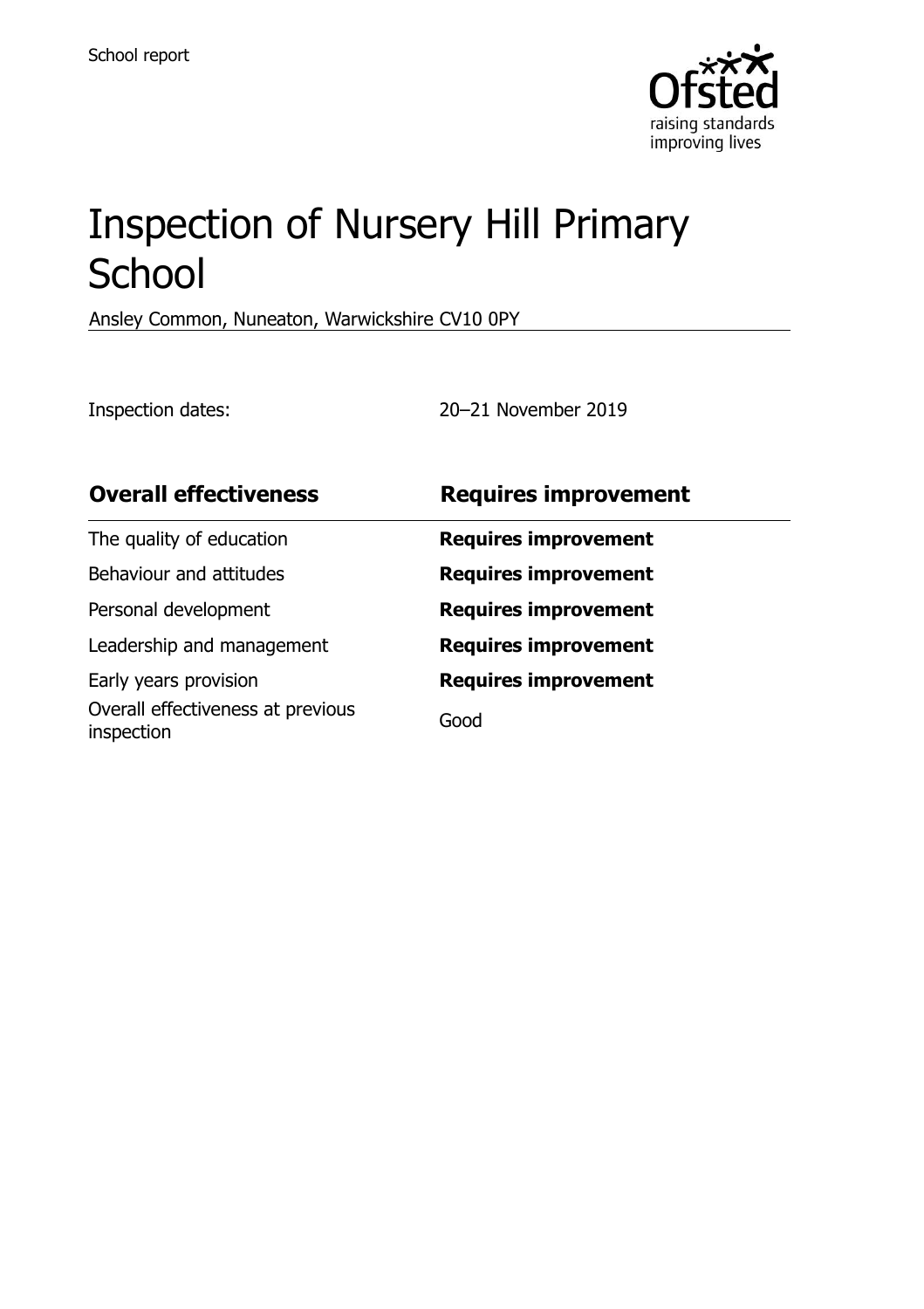

# **What is it like to attend this school?**

The quality of education has declined since the last inspection. Leaders have recently made positive changes, and things are now starting to improve. A new curriculum has been introduced that includes a wide range of subjects. Pupils enjoy the new topics. However, some of the teaching pupils receive is not planned well enough to meet their needs. This means there are gaps in pupils' knowledge in many subjects.

Pupils are happy at the school. They feel safe and know who to turn to if they have any concerns. Pupils know the importance of good physical and mental health for their own well-being. Staff take bullying seriously, and the number of incidents has reduced.

Most pupils behave well and try their best. Behaviour has improved a lot over the last year. Some pupils do not behave as well as they could, and this affects how well other pupils learn during lessons.

Pupils like the variety of after-school clubs, including sports, art and computing. They are pleased to have extra responsibilities, for example as house captain or a school council member.

Most parents and carers are positive about the school. Some have concerns about the many changes of staff, including leaders, at the school.

#### **What does the school do well and what does it need to do better?**

Leaders know that the quality of education is not good enough. There is variability in how well some subjects are taught in some classes. Leaders are working hard to improve this, with some success. The curriculum plans are now fit for purpose because they identify clearly what pupils should know and by when. Pupils are starting to build knowledge in most subjects.

Subject leaders are being supported by experienced leaders to become more effective. Subject leaders' skills are getting better and they know what needs to be done to improve the quality of education in their subjects. However, they still rely on the guidance of leaders from another school to bring about these improvements.

The teaching of early reading is improving. Leaders have prioritised reading and have increased the amount of time that all pupils spend learning to read. However, pupils in key stages 1 and 2 who struggle to learn to read are not supported well enough. At the moment, pupils do not have books matched to the letters and sounds they know. Leaders have put plans in place to support these pupils, but it is too soon for this to have made a difference.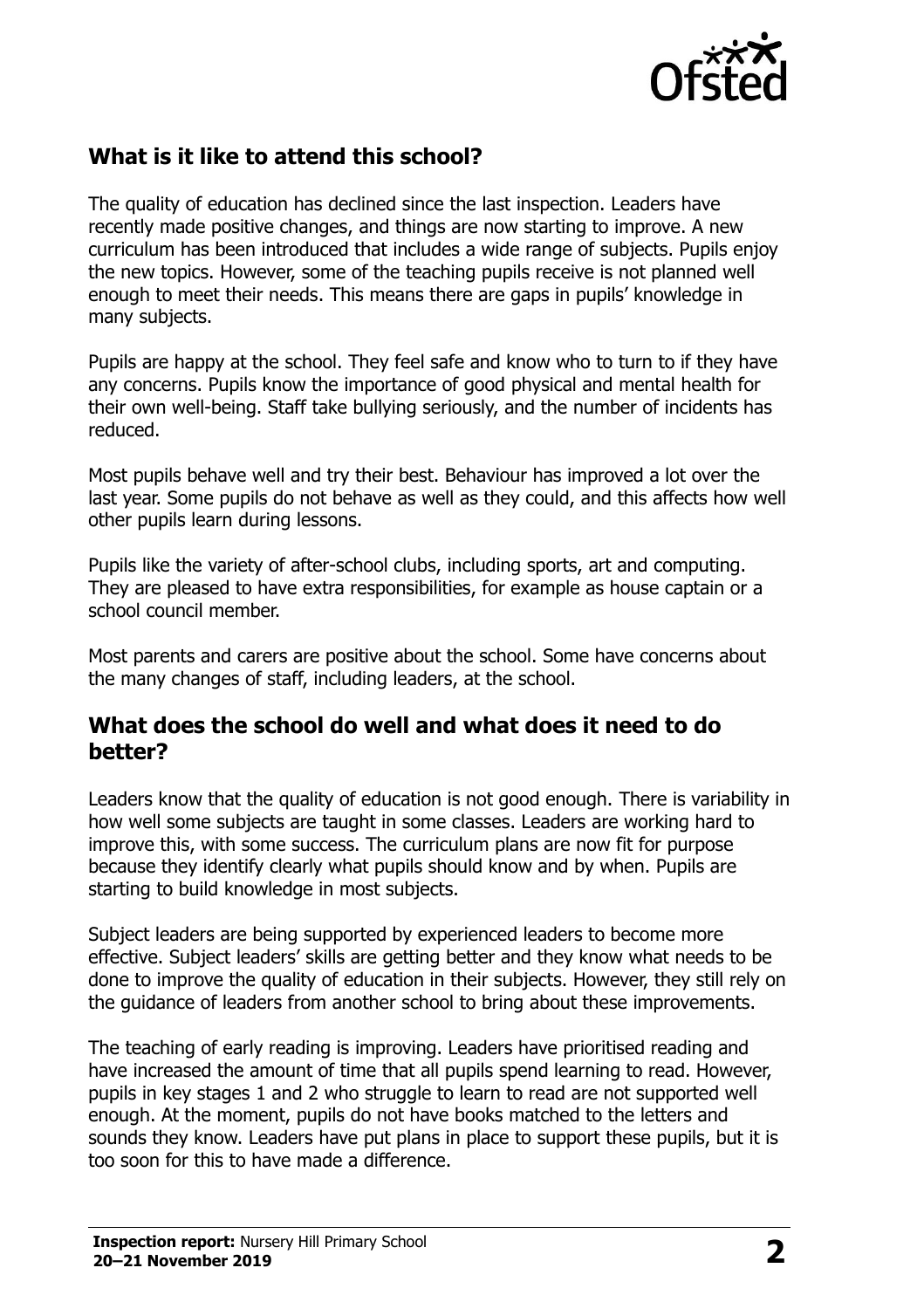

Pupils' achievement by the end of key stage 2 greatly improved last year, but some pupils are not doing well enough, especially in mathematics and writing. Leaders have provided training for all staff to improve their subject knowledge. This is helping teachers to plan tasks that are more closely matched to pupils' needs.

Pupils now have a good grasp of calculation skills in mathematics. They are getting better at solving mathematical problems. However, teachers do not consistently check on whether pupils understand what they are doing and adapt teaching as a result. This means that gaps in learning remain, particularly for older pupils.

Leaders have worked closely with the local authority to improve provision for pupils with special educational needs and/or disabilities (SEND). Pupils with more complex needs are now getting the right support, particularly when this is linked to behaviour, communication or emotional needs.

Children in the early years are happy and safe. There are warm relationships between children and staff. Children get on well with each other. Leaders have made positive changes to the environment. Spaces for learning, investigating and playing are interesting and well organised. Children access resources easily and can make their own choices about what to do. The recent changes to the curriculum are positive. A higher priority is now given to reading and writing. This is so that more children can be as well prepared academically as they are personally and socially for Year 1.

All staff expect pupils to behave well. Staff and pupils understand the school's new behaviour system, and rules are applied fairly. Sometimes learning is interrupted when pupils try to disrupt others. This happens when teachers do not ensure that tasks match pupils' needs well enough. Leaders are working hard to reduce the number of fixed-term exclusions, but the number of these remains high. Leaders are also working hard to improve attendance. This is improving, but some pupils do not attend as often as they should.

Leaders have introduced a new curriculum to promote pupils' personal development. They have increased the opportunities pupils have to learn about different cultures and religions. Visits to places of interest including museums and galleries enhance topics. This new approach is in the early stages of development, and it is too soon to see how successful this is. Leaders have plans in place to further promote British values. At the moment pupils' understanding of these values is limited.

Leaders and governors are committed to improving the school. Staff welcome the recent changes. They agree that the changes have been well managed so that they have not created additional workload. Staff told inspectors that they are happy to work at the school because they are well supported. They share a sense that things are getting much better.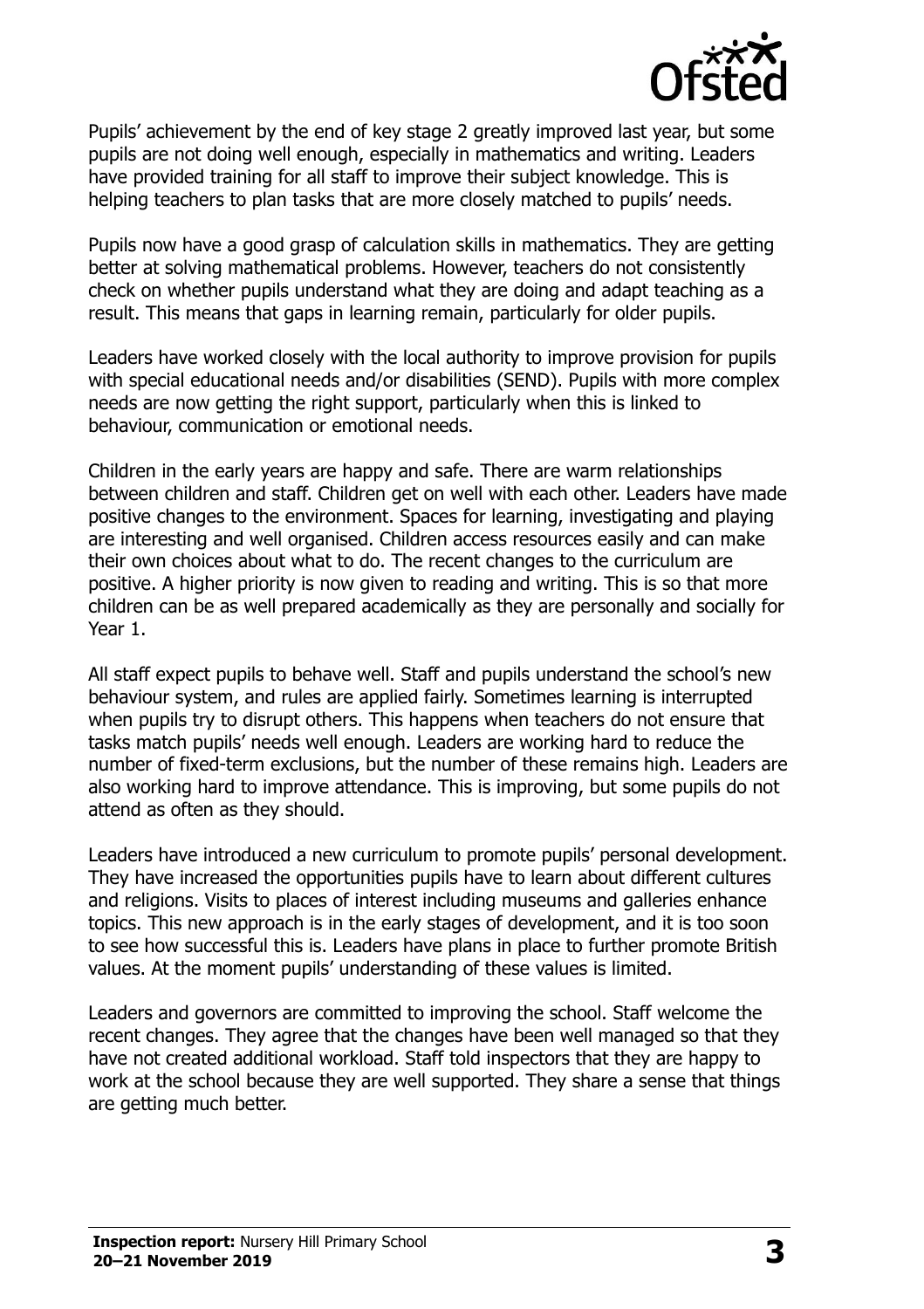

# **Safeguarding**

The arrangements for safeguarding are effective.

Leaders ensure that the right checks are carried out on any staff or volunteers who work at the school. All staff receive regular up-to-date training. They know how to spot the signs that a child might be at risk. Staff report any concerns they have promptly.

Leaders know the needs of the most vulnerable pupils and their families. They work well with a range of agencies to ensure that pupils get the help they need. Records are stored securely and include relevant, detailed information. They show that leaders respond swiftly to any concerns about a pupil's safety or well-being.

## **What does the school need to do to improve?**

#### **(Information for the school and appropriate authority)**

- The senior leadership team has brought about stability and improvement at the school. However, current arrangements are in place until August 2020 and future plans are not yet secure. Governors should ensure that they continue to work with the local authority so that plans are put in place to address this as soon as possible.
- Subject leaders rely currently on the support of more experienced subject leaders from another school. Subject leaders should continue to develop their skills, knowledge and experience. This will allow them to have a positive impact on the quality of education in their own subjects.
- The proportion of pupils who achieved the expected standard in the phonics screening check at the end of Year 1 improved last year. However, the least able pupils in key stage 1 and those in key stage 2 who have not achieved the standard in the phonics screening check are not supported well enough to improve their reading. Some staff need further training to support these pupils. In addition, the lowest attaining pupils' reading books should be closely matched to their phonics knowledge.
- Pupils' progress in mathematics by the end of key stage 2 has been weak in recent years. Leaders have provided training so that teachers know what should be taught in each year group. Leaders should ensure that teachers make better use of assessment information, so that teachers plan work that meets the needs of all pupils including those with SEND and the most able.
- Leaders have introduced a new ambitious curriculum that is well sequenced in all subjects. This needs to be implemented consistently well throughout the school, so that pupils build their knowledge and skills in a wide range of subjects.
- Leaders have introduced a new approach to how they promote pupils' personal development. This is in the early stages. Leaders should make checks on how well this new approach is being implemented throughout the school.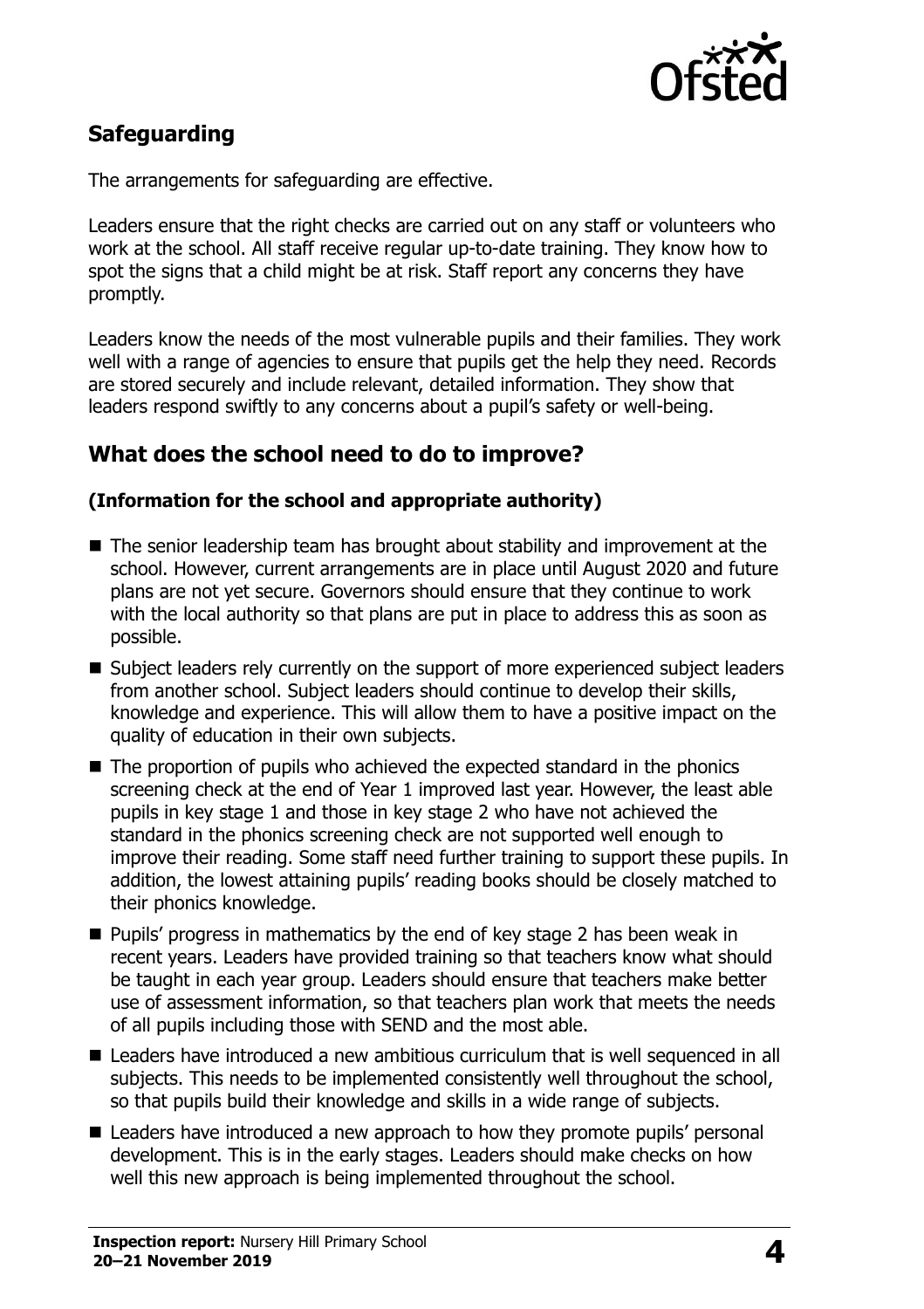

■ Attendance remains below average. Leaders should continue with the work they have started to address this, so that more pupils attend school each day.

## **How can I feed back my views?**

You can use [Ofsted Parent View](http://parentview.ofsted.gov.uk/) to give Ofsted your opinion on your child's school, or to find out what other parents and carers think. We use Ofsted Parent View information when deciding which schools to inspect, when to inspect them and as part of their inspection.

The Department for Education has further quidance on how to complain about a school.

If you're not happy with the inspection or the report, you can [complain to Ofsted.](http://www.gov.uk/complain-ofsted-report)

### **Further information**

You can search for [published performance information](http://www.compare-school-performance.service.gov.uk/) about the school.

In the report, '[disadvantaged pupils](http://www.gov.uk/guidance/pupil-premium-information-for-schools-and-alternative-provision-settings)' refers to those pupils who attract government pupil premium funding: pupils claiming free school meals at any point in the last six years and pupils in care or who left care through adoption or another formal route.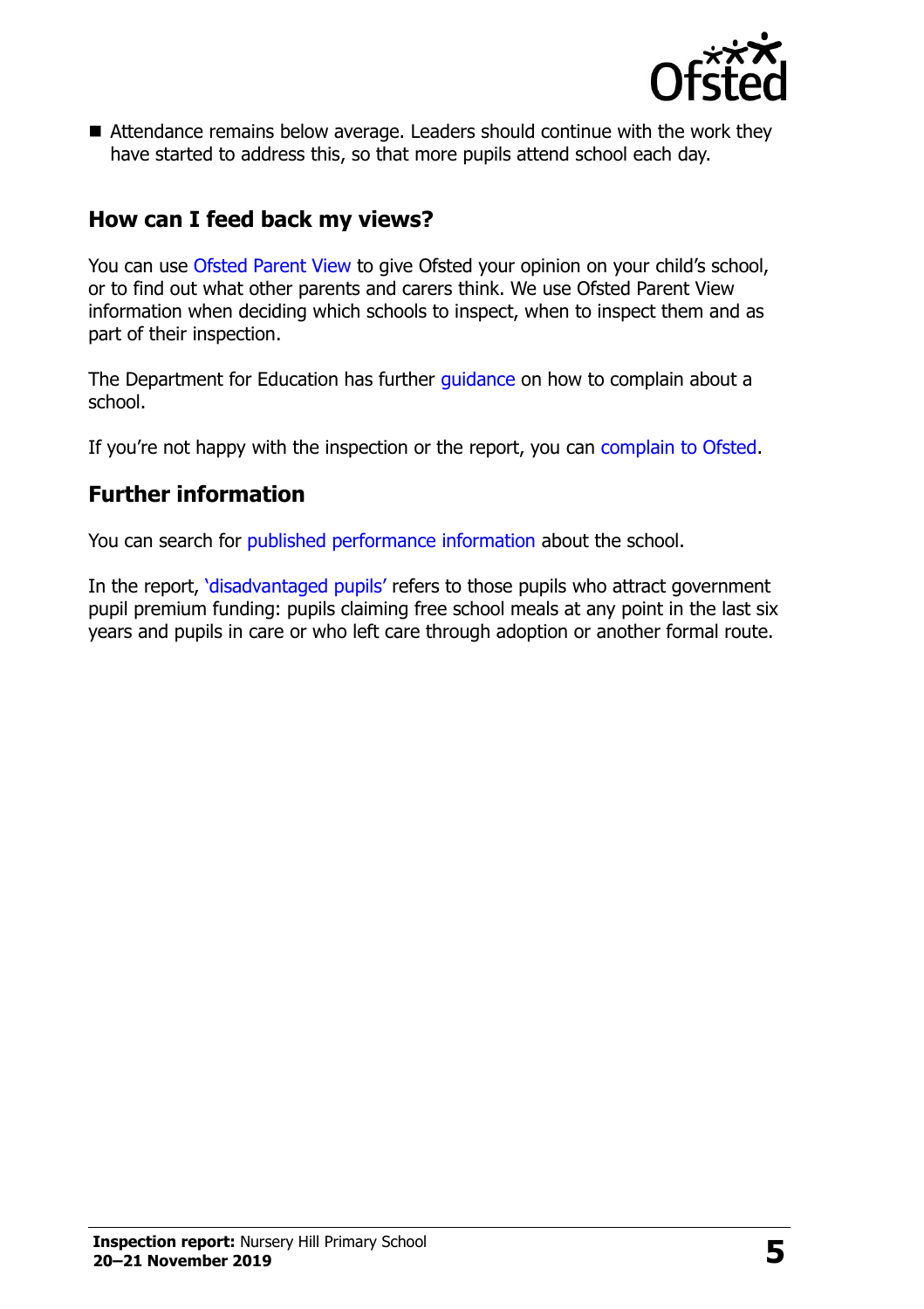

# **School details**

| Unique reference number             | 125500                              |
|-------------------------------------|-------------------------------------|
| <b>Local authority</b>              | Warwickshire                        |
| <b>Inspection number</b>            | 10122507                            |
| <b>Type of school</b>               | Primary                             |
| <b>School category</b>              | Maintained                          |
| Age range of pupils                 | 3 to 11                             |
| <b>Gender of pupils</b>             | Mixed                               |
| Number of pupils on the school roll | 139                                 |
| <b>Appropriate authority</b>        | The governing body                  |
| <b>Chair of governing body</b>      | <b>Tim Render</b>                   |
| <b>Headteacher</b>                  | Rubina Darr (executive headteacher) |
| Website                             | www.nurseryhillprimary.co.uk/       |
| Date of previous inspection         | 17-18 May 2016                      |

# **Information about this school**

■ Since November 2018, the school has been led by an executive headteacher and head of school. These leaders are commissioned by Warwickshire local authority from Cromwell Learning Community multi-academy trust. These arrangements have been confirmed up to August 2020.

# **Information about this inspection**

We carried out this inspection under section 5 of the Education Act 2005.

- We met with the executive headteacher, the head of school and the leader with responsibility for pupils with SEND. The lead inspector met with a representative of the local authority.
- We carried out deep dives in reading, English, mathematics and history. This involved speaking with curriculum leaders, teachers and pupils, evaluating planning documents and pupils' books, and visits to lessons. We also considered planning and reviewed pupils' books in science and geography.
- $\blacksquare$  The lead inspector met with members of the governing body to discuss how they fulfil their statutory duties, including those around safeguarding. We also discussed staff workload.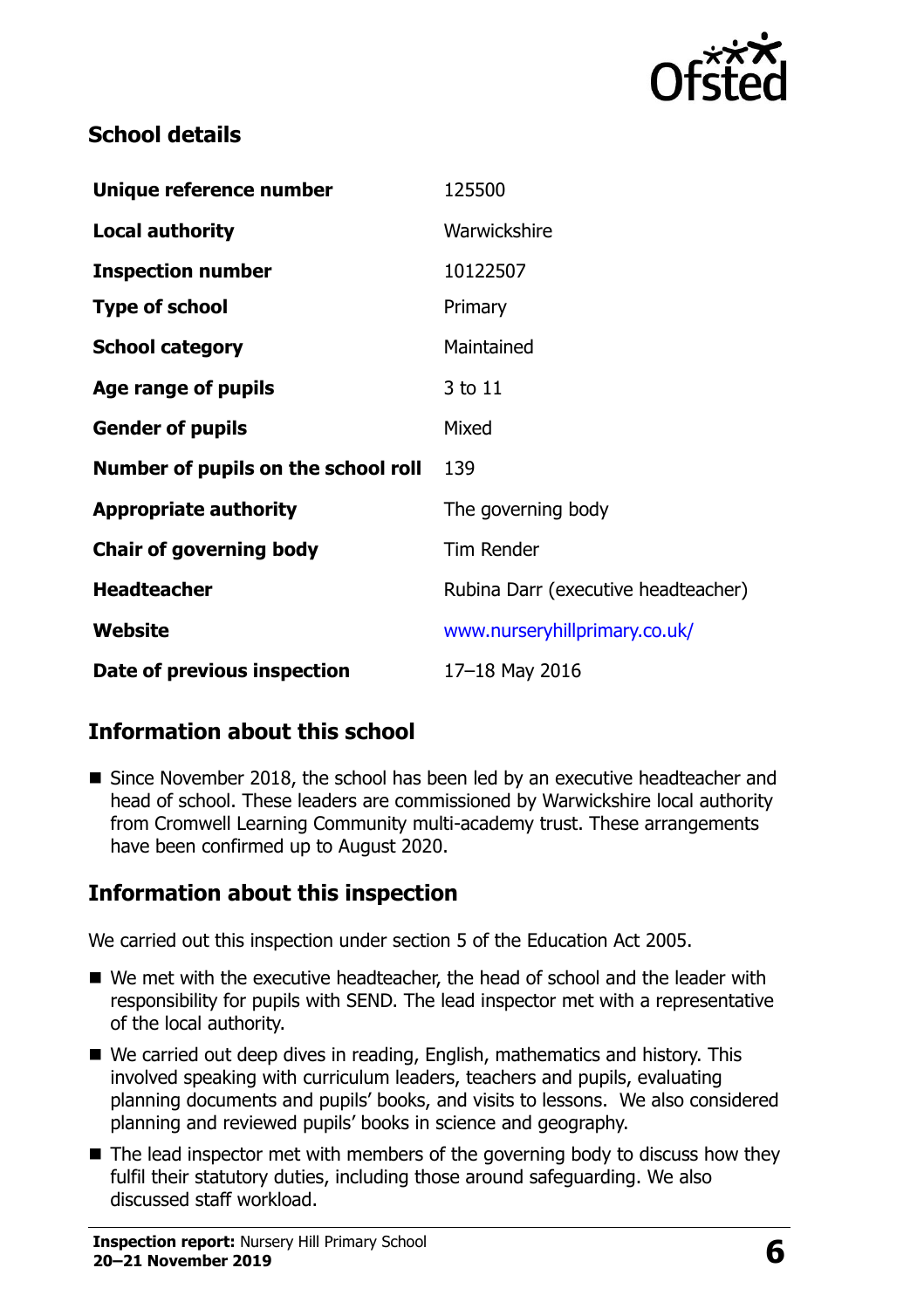

- We checked safeguarding arrangements at the school. We looked at the record of checks made on staff employed by the school. The lead inspector met with the designated safeguarding leader and looked at examples of the school's record keeping. We spoke to pupils, staff and governors about safeguarding.
- We considered a range of documentation provided by the school. We looked at the school's website, policies and curriculum documents. We evaluated safeguarding information, SEND records and published information about pupils' performance.
- We considered the 14 responses to Parent View and the 10 free-text responses. An inspector spoke to parents informally on the playground.
- We considered the three responses to Ofsted's staff questionnaire. There were no responses to the pupil questionnaire.

#### **Inspection team**

Jo Evans, lead inspector **Her Majesty's Inspector** 

Karen O'Keefe **Ofsted Inspector**